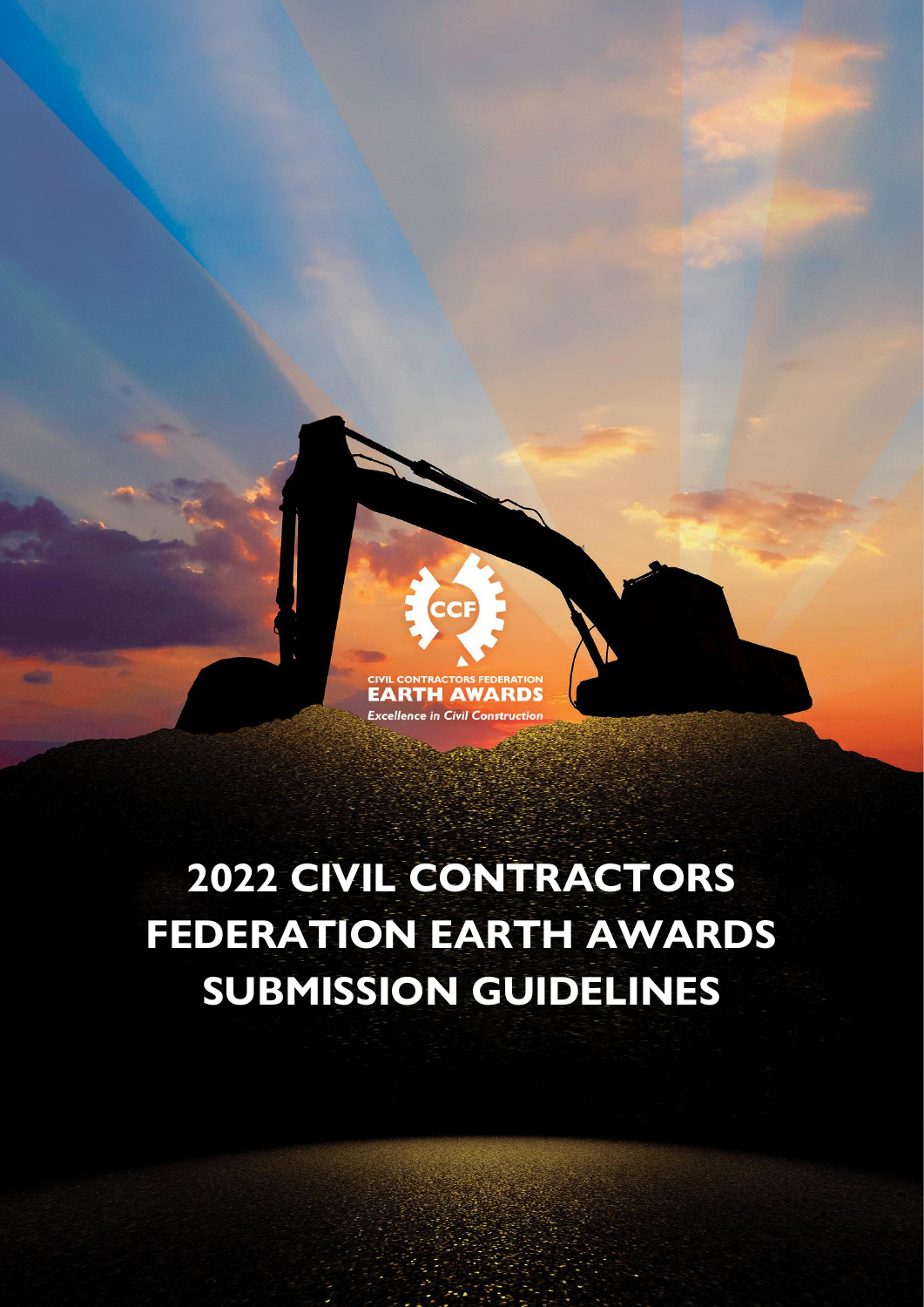

| <b>STATE/TERRITORY AWARDS EVENT COORDINATOR DETAILS</b> |                                   |  |
|---------------------------------------------------------|-----------------------------------|--|
| <b>Contact Name</b>                                     | Kylie Bronleigh                   |  |
| <b>Contact Phone/s</b>                                  | 0422 614 015                      |  |
| <b>Contact Email</b>                                    | kbronleigh@ccfwa.com.au           |  |
| <b>Postal Address</b>                                   | 70 Verde Drive, Jandakot, WA 6164 |  |

# **SUBMISSION CLOSING DATE**

# 31 July 2022

| <b>PAYMENT DETAILS</b>                            |  |  |
|---------------------------------------------------|--|--|
| <b>Westpac Bank</b>                               |  |  |
| BSB: 036-019                                      |  |  |
| Account: 278947                                   |  |  |
| Account Name: Civil Contractors Federation WA Ltd |  |  |

| <b>STATE/TERRITORY AWARDS EVENT DETAILS</b> |                            |
|---------------------------------------------|----------------------------|
| <b>Event Name</b>                           | <b>CCF WA Earth Awards</b> |
| <b>Event Date</b>                           | 16 September 2022          |
| <b>Event Location</b>                       | Crown, Burswood            |

*N.B. All winners from state/territory Earth Awards ceremonies automatically become finalists in the National Earth Awards which will be held on Friday 11 November 2022.*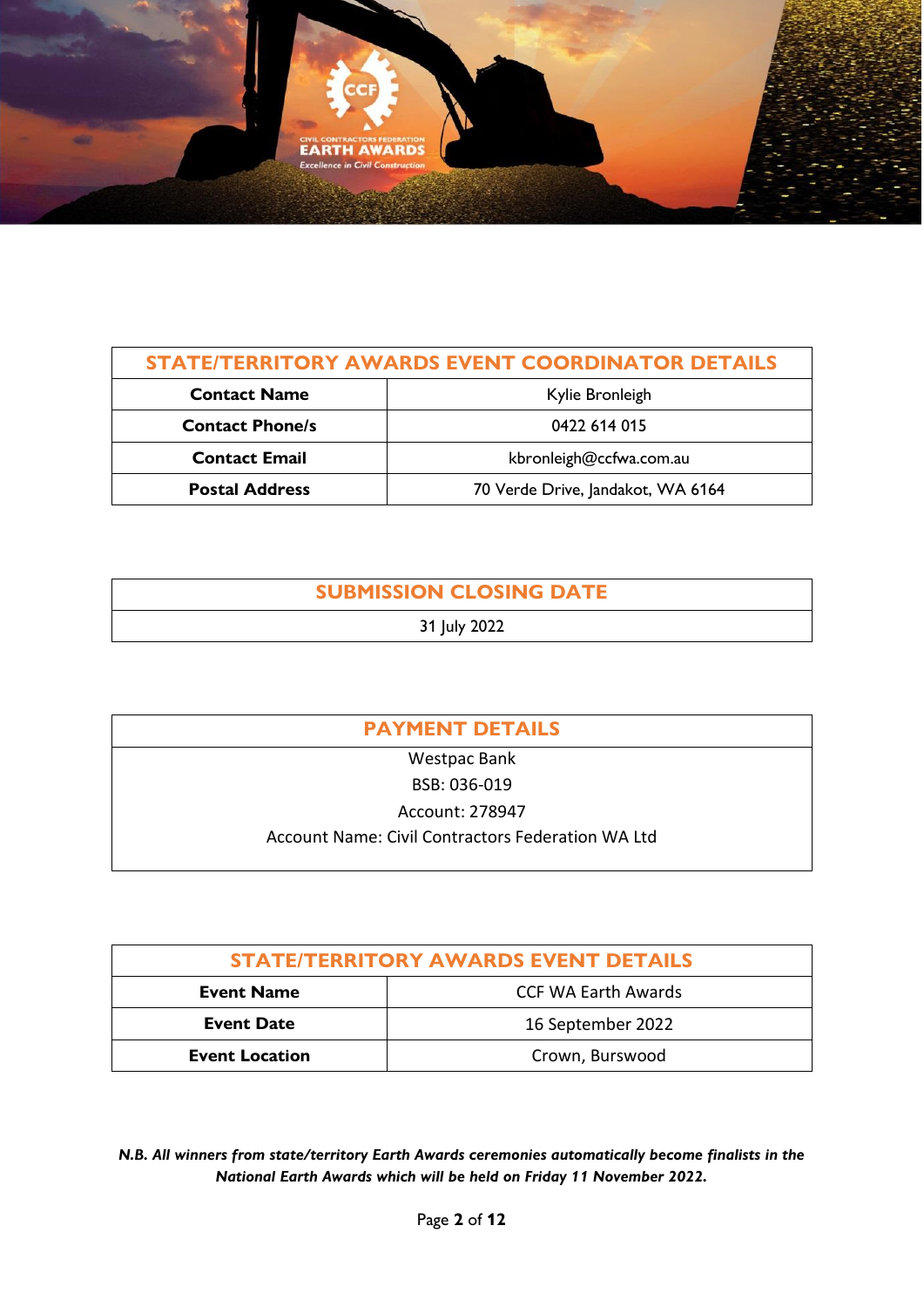

# **2022 SUBMISSION GUIDELINES**

The maximum word count for the submission is 8000 words (1000 of which should be made up of the project overview), allowing entrants to address particular criteria as they see fit. However, it is important that you accurately describe how the project addresses each of the criteria. Entries which depart from the criteria or fail to answer the specific information requested may be marked down or disregarded. It is important to note that the Earth Awards is not about awarding prizes to projects. Rather, it is awarding excellence in project **delivery.**

#### **Project Overview**

This overview section should include a concise summary of up to 1000 words of the project that succinctly describes the project and its most noteworthy features. It should highlight all of the key aspects covered in the remainder of the submission. It might help if this section was the last to be completed.

#### **Entry submissions must include:**

- Project name as it would appear on an awards certificate.
- Project value (Final Value including variations and GST).
- Role of company.
- Name of entrant if this is an alliance, then list the names of the companies that make up the alliance. If there are joint entrants, then clearly identify the companies involved.
- Roles and names of consultants and the principal where an entry is from more than one party, the entry should clearly state the names of all the partners involved.
- Project description including: type, size, total cost, impact on the community; and project specific actions relevant to the evaluation criteria.
- Concise and specific details of the project cost and timing schedule (including completion date).
- Client requirements, which should be limited to major considerations.
- Where relevant a statement from the client on how well the project met its needs, time requirements and budget constraints.
- Description of features and solutions that indicate meritorious and/or innovative construction and/or environmental solutions, as distinguished from what would be regarded as standard construction practice and professional competence.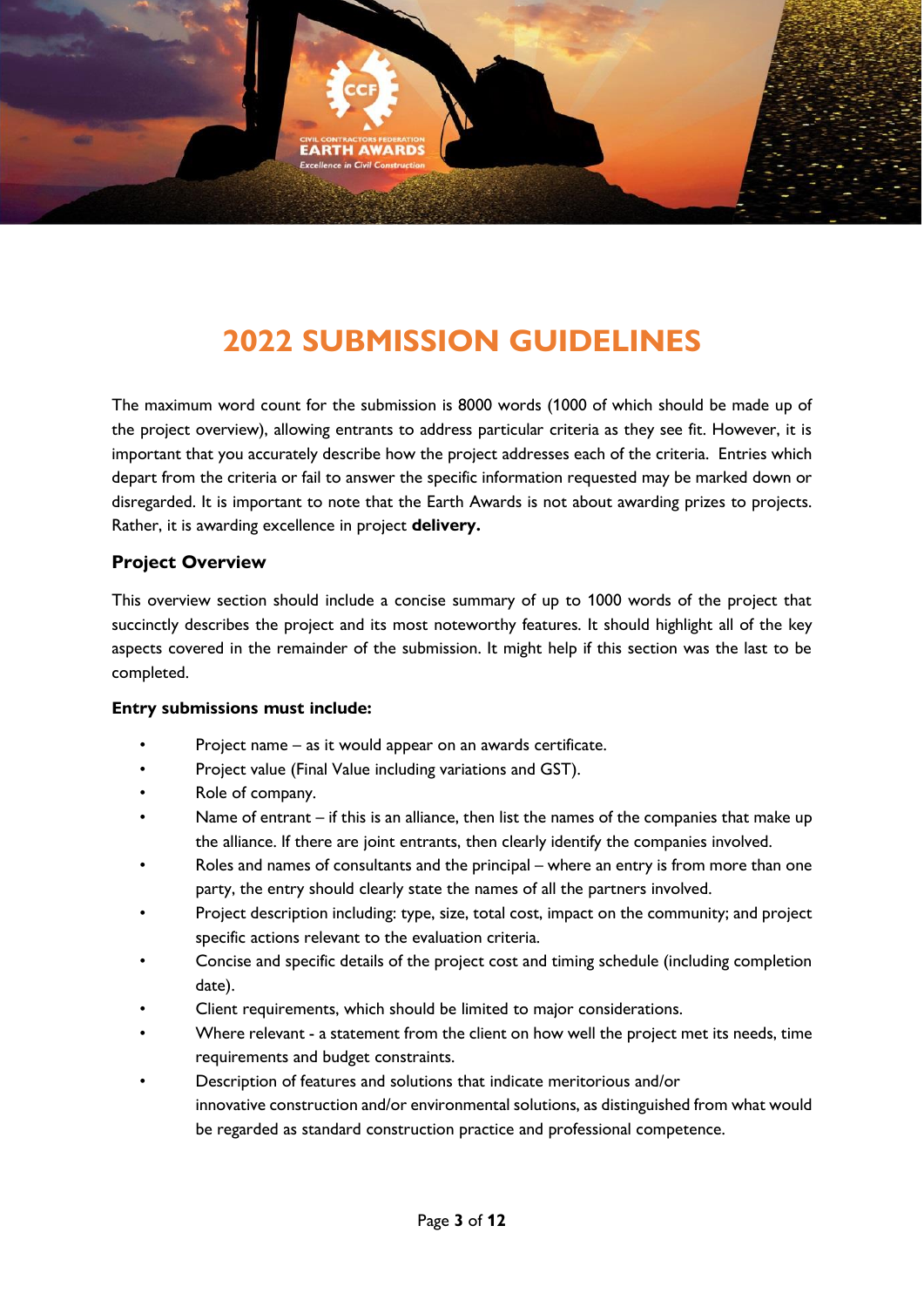

• Any images that are of relevance to the submission (i.e., before, during and after progress shots) that should be considered in the judging process must be included in the body of the submission (as well as being provided as separate files accompanying the submission).

#### **Photographs / Video**

- Wherever possible / practicable, entrants should support their entry with photos (before, during and after) which demonstrate the progress of the project.
- Your submission is to be provided electronically and contain a minimum of 25 high resolution digital photos (for finalist videos) and/or a video no longer than 90 seconds. Each state/territory will confirm how they wish to receive their submissions.
- By signing the privacy and confidentiality form and providing this to CCF the entrant gives permission to CCF to use images and content for marketing and the promotion of the Earth Awards. Entrants are requested to identify material where they wish to withhold permission (marked confidential – not for publication).

### **Awards Finalist Video Requirements**

To assist with the coordination of the finalist videos to be played at each state/territory events, entrants are required to submit the following:

- 1. A selection of 25 photos (jpeg or png files only; no pdf accepted) to be used in each finalist video. Filename for each photo needs to be numbered between 1 to 25 to indicate the sequence which the photos are to be displayed in the video (1 is start and 25 finish). Please note that not all images may be used. We recommend landscape, not portrait. Any supplied with a date and/or name stamp or logo will not be used.
- 2. Entrants are required to supply a video narrative of between 700 to 1,000 characters including spaces (110 to 140 words). This will be used as the voice-over for the video. The narrative is to be in **third person only** and is to be one consecutive paragraph as it would be read. Please do not provide any dot points.
- 3. Some key point to consider including in the narrative are provided below:
	- a. A brief outline of the project (approx. 25% of content):
		- i. Who engaged you;
		- ii. Overview of the scope of works you were engaged to deliver (not the whole project unless they are one and the same);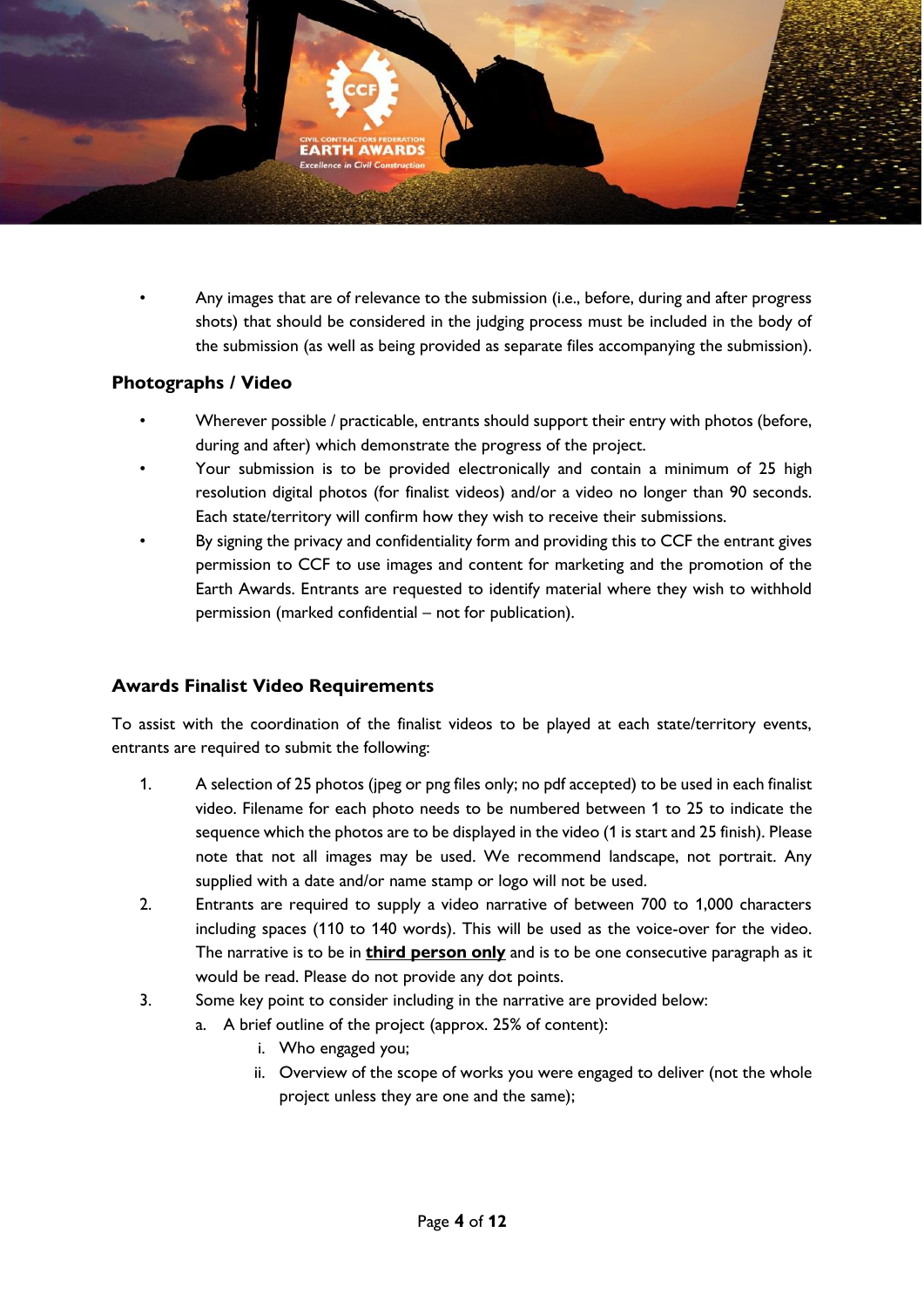

- b. The challenges / problems encountered, and what you did to overcome them (approx. 60% of content)
- c. Project outcomes in terms of budget (over/under/on specifics not essential); schedule; quality; safety; and if relevant, environment (approx. 15% of content – i.e., a solid wrap up sentence)

Further Tips:

- Don't assume the narrator will know what the acronym means so do NOT use an acronym unless that's the way you want it said.
- Word limit is to be strictly adhered to we cannot accept any more. This is in addition to the original submission word count.

To give you a better idea, we have included below an example of well-structured awards video narrative below:

*"XXX Council engaged [company name] to design and construct a pathway to complete a missing pedestrian link on the river foreshore in [town, region]. The pathway consisted of a 500 metre long, lightweight and precast boardwalk and two new sets of stairs. The scope of works included a difficult excavation of steep escarpment, disposal of what proved to be highly contaminated spoil, ground stabilisation, piers and ground anchors, precast and in-situ concrete construction, installation of prefabricated steelwork, and landscaping. River transport logistics and coordination was a challenging aspect of the project, with already strict environment considerations increased when migrating egrets were discovered nesting. Other challenges included tight tolerances in boardwalk design, working in water and the tight timeframe for the project. The project was successfully delivered on time, on budget and to a high-quality standard to ensure future flooding resistance".*

### **Submission Criteria**

Submissions will be assessed against the following criteria:

- 1. Project & Construction Management (30%)
	- Project planning & management
	- Construction excellence and industry best practice
	- Technical complexities
	- Project timing/milestones and budgets
- 2. Innovation (20%)
	- Innovation concept and implementation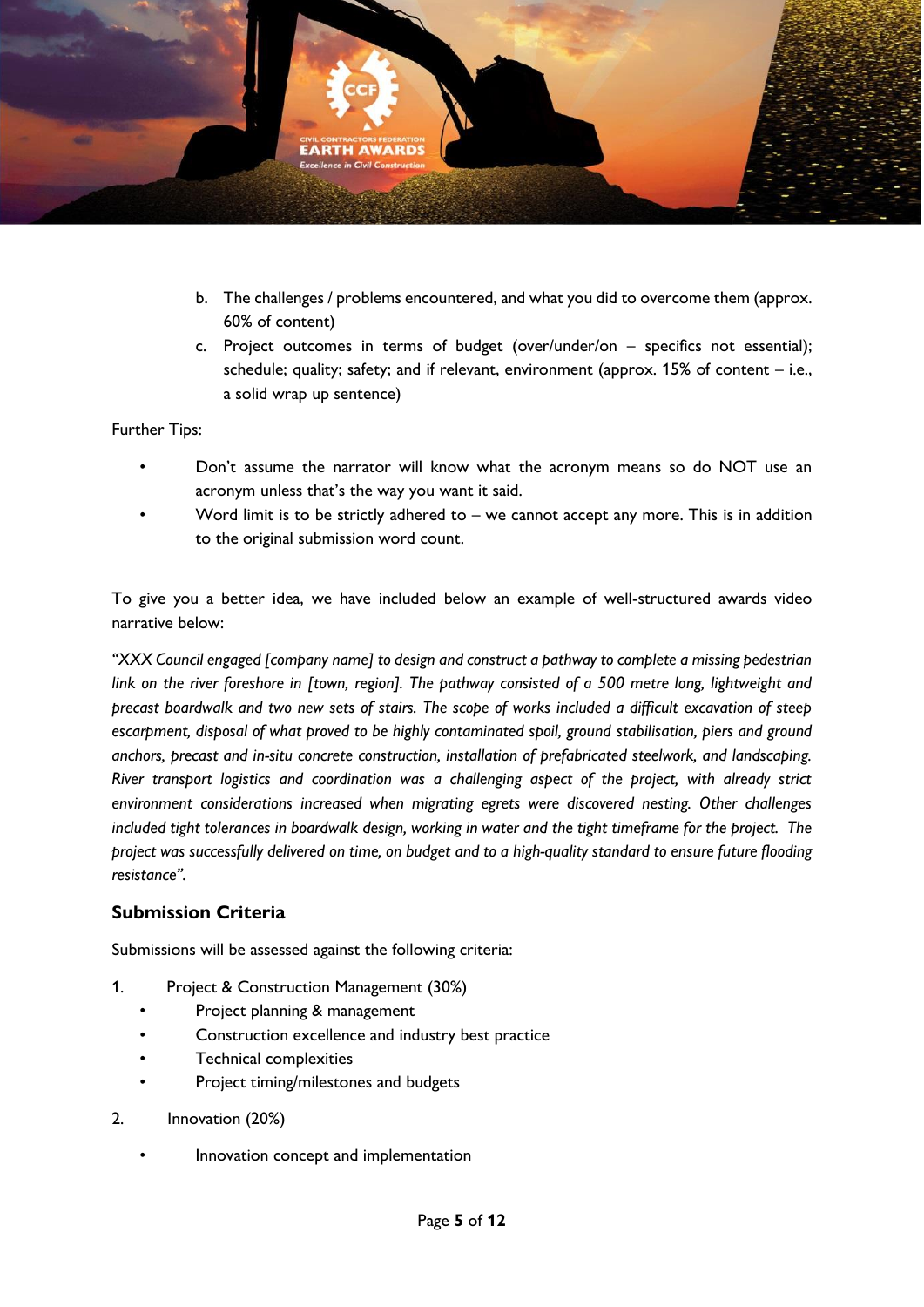

- 3. People Development & Training (10%)
	- Initiatives / programmes / recognition
- 4. Quality Management (10%)
	- Planning management and outcomes
- 5. Safety Management (10%)
	- Planning management and outcomes
- 6. Environment Management (10%)
	- Planning management and outcomes
- 7. Stakeholders Management (10%)
	- Planning management and outcomes.

# **Earth Awards Judging**

Each state/territory office is responsible for the selection of their Earth Award judging panel. All submissions are judged according to the same criteria. Following the completion of each state/territory Earth Awards judging, successful finalist will be notified. To be a finalist your award submission/s must reach a minimum score of 50% and a minimum of 20% for each section of the judging criteria.

Only one winner will be selected for each category value for each state/territory Earth Awards. Judging sheets will not be provided at any time. Feedback can be requested, however will only be provided if agreed to by the state/territory Chief Judge. Requests for feedback should be made directly to the relevant state/territory office.

At no point in time during the Earth Awards nomination and/or judging process or following the award announcements should a nominee contact an appointed state/territory or national judge to discuss their Earth Awards nomination/s. Failure to comply with this will result in the nominee's submission/s being excluded from judging. All judges are required to complete a conflict-of-interest form.

# **Judging Protocol**

The Earth Awards Judging Protocol explains the process of how each state/territory CCF office manages the judging of Earth Awards to maintain consistency. Details are provided below: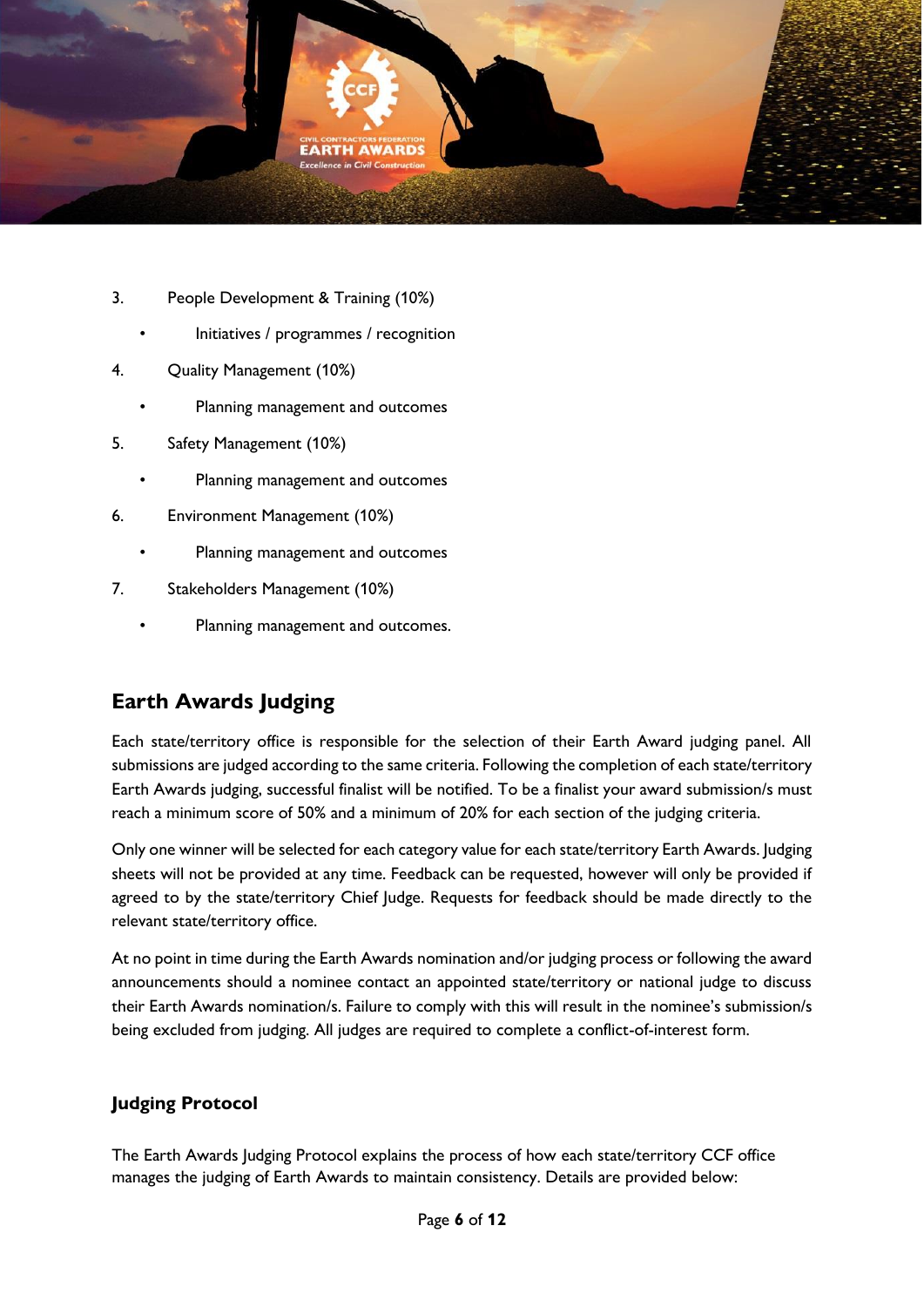

- Judging is a process governed by the rules, proforma and criteria set in the first instance by CCF National.
- Each state/territory CCF office approved their award judges with the National Earth Awards judging panel have representation from selected state/territories.
- Judging process is an independent process to each state/territory CCF office. State/territory and National CCF staff are not involved in the judging process in anyway.
- Local CCF staff are available to assist when clarification is required only during the judging process.
- Site visits will **not** be conducted as part of the judging process.
- All judges are required to complete a Conflict-of-Interest Form as part of their involvement in the awards.

## **Judging Scale Descriptors**

To ensure consistency with judging in each state/territory, CCF has established a group of descriptors to define the ratings given. These descriptors are provided below.

For Score(s)  $< 5$ 

- 1. Fails to fulfill submission criteria (too many words; inappropriate format; project dates outside of timeline nominated, etc). Generally, such submissions are eliminated from further judging as a non-conforming submission.
- 2. Fails to address nominated information requests (Doesn't answer questions).
- 3. Demonstrates a fundamental lack of understanding of skills being sought (Project Management, Safety, Quality, etc).
- 4. Would benefit from specific feedback before any future submission(s).

For Score of 5

- 1. Only just answers nominated questions e.g. no real specifics, extremely high-level descriptions, uses some 'buzz phrases' only but doesn't demonstrate an appropriate understanding of their significance.
- 2. No metrics or graphics provided to validate points being made.
- 3. Minimal supporting material provided within submission.
- 4. Apparent that little overall effort made for content of submission.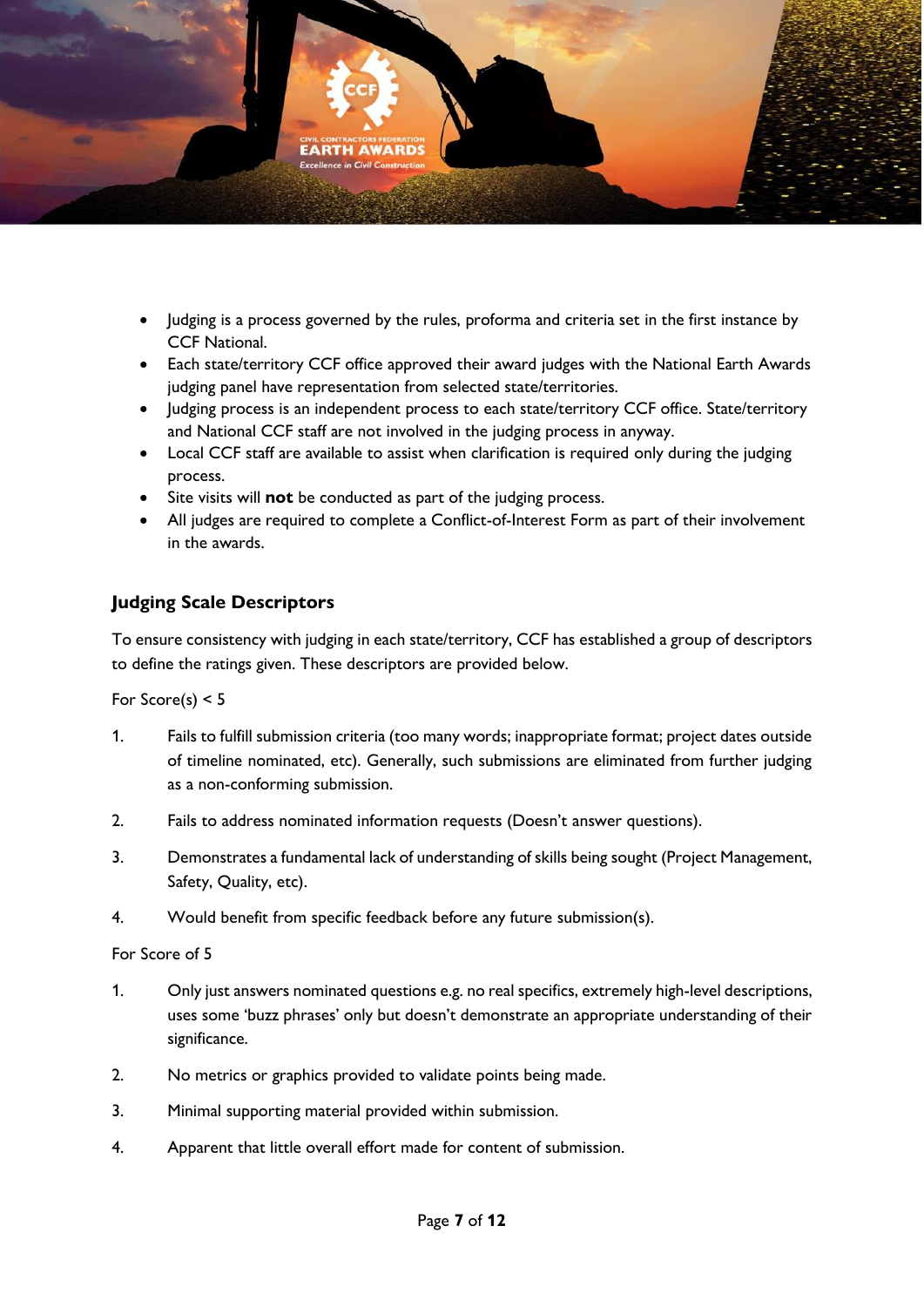

#### For Score of 6

- 1. Answers questions but with very 'motherhood' descriptions, e.g. extremely qualitative, highlevel, with a fair bit of unimportant 'waffle'.
- 2. Occasional metrics but poorly presented and no clear significance to supporting text.
- 3. Unclear definition of specific roles and responsibilities of parties involved in project.
- 4. Submission not well structured and confusing to read.
- 5. Doesn't demonstrate a sound understanding of 'professional' approach to issue.
- 6. Provides photos but unlabelled and no apparent relevance to text surrounding them.
- 7. Fails to clearly demonstrate effective delivery performance.

#### For Score of 7

- 1. Does address questions but presents 'innovations' and 'challenges' that should have been expected for a contractor with this type of project.
- 2. Presents 'Business As Usual' responses for this type of project.
- 3. Doesn't demonstrate clearly that this contractor has delivered a 'special' outcome e.g. a road project submission that focuses almost entirely on its traffic staging planning.
- 4. Occasional metrics and graphics are provided to demonstrate performance measurements.
- 5. Provides appropriately labelled photos relevant to text surrounding them.
- 6. A well-delivered project but no real 'stand-out' project features detailed in the submission.

For Score of 8

- 1. Clearly demonstrates a sound understanding of professional project management e.g. Project Structure Org Charts, Risk-based delivery planning, appropriate project scheduling details provided.
- 2. All requested information is succinctly provided in an easy-to-read presentation format.
- 3. Frequent metrics and graphics are provided to demonstrate actual performance as evidencebased e.g. training hours, Quality/Safety/Environmental lots, audits, and Non-compliance reports.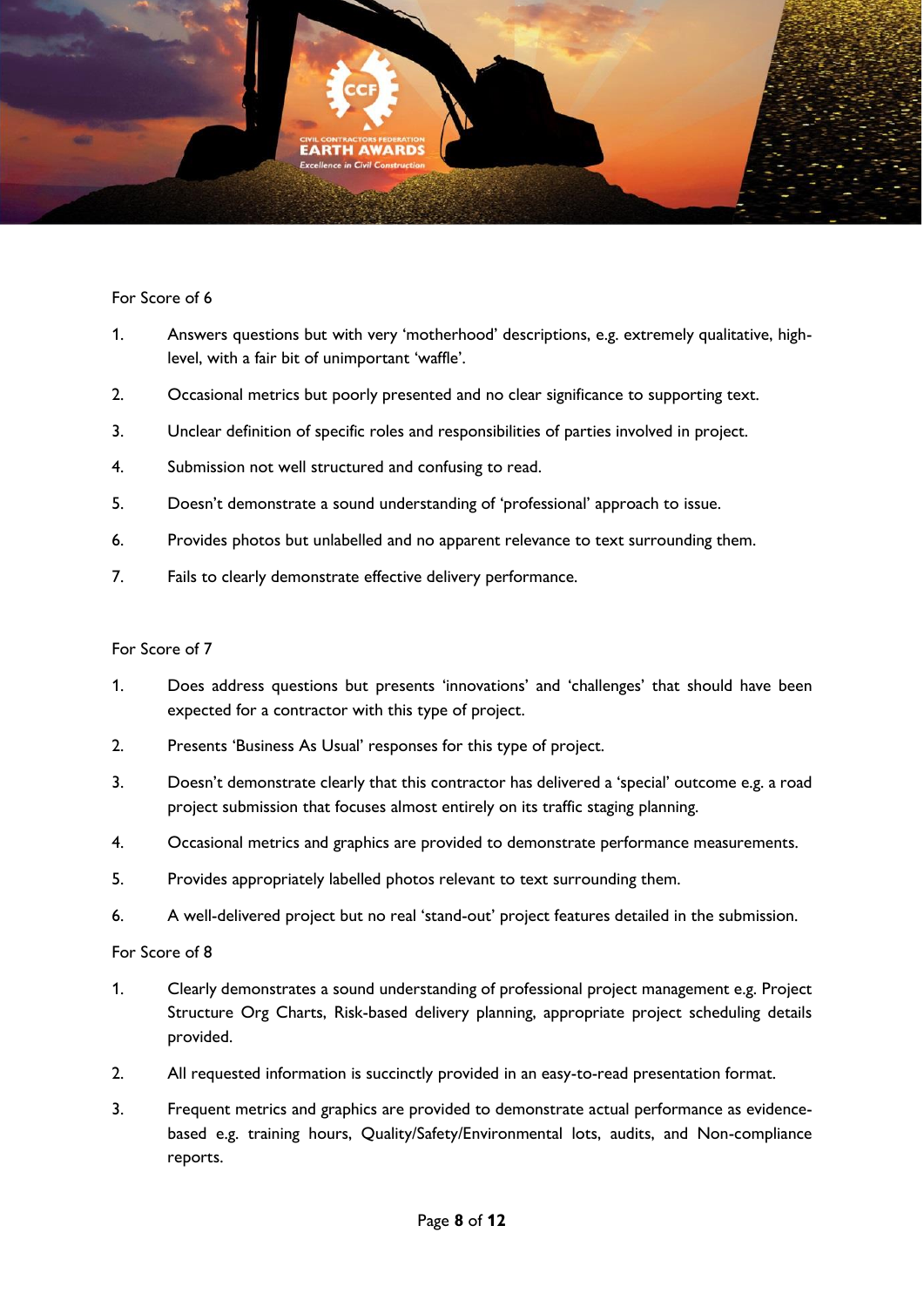

- 4. Stakeholder management matrix provided, along with effective communications.
- 5. Provides labelled photos relevant to text surrounding them that highlight delivery aspects.
- 6. Some local community engagement and stakeholder management.

#### For Score of 9

- 1. All above characteristics plus demonstrated ability to overcome unforeseeable project challenges that arose during delivery with minimal impacts on Schedule and budget outcomes for project.
- 2. High level of project complexity addressed through risk-based planning and execution.
- 3. Metrics and graphics provided for each of nominated criteria, succinctly provided and demonstrating exceptional delivery performance.
- 4. Genuine innovation identified and delivered for benefit of company and industry.
- 5. Clear demonstration of company improvement through project delivery capability, staff training, reputation etc.
- 6. Good use of supporting information e.g. graphics and labelled photos relevant to text.
- 7. Genuine contribution to local community outcomes during delivery.
- 8. Specific case studies included to highlight delivery excellence, with client/community testimonials.
- 9. Submission contains some 'wow factor' to differentiate project delivery from typical.

#### For Score of 10

- 1. All above characteristics +.
- 2. This submission must demonstrate rare excellence to achieve this score.
- 3. Information sought must be succinctly provided, clearly presented, well supported and could be a 'stand-alone' demonstration submission to others.
- 4. Innovation must have some clearly apparent 'wow factor' with learning for industry achieved.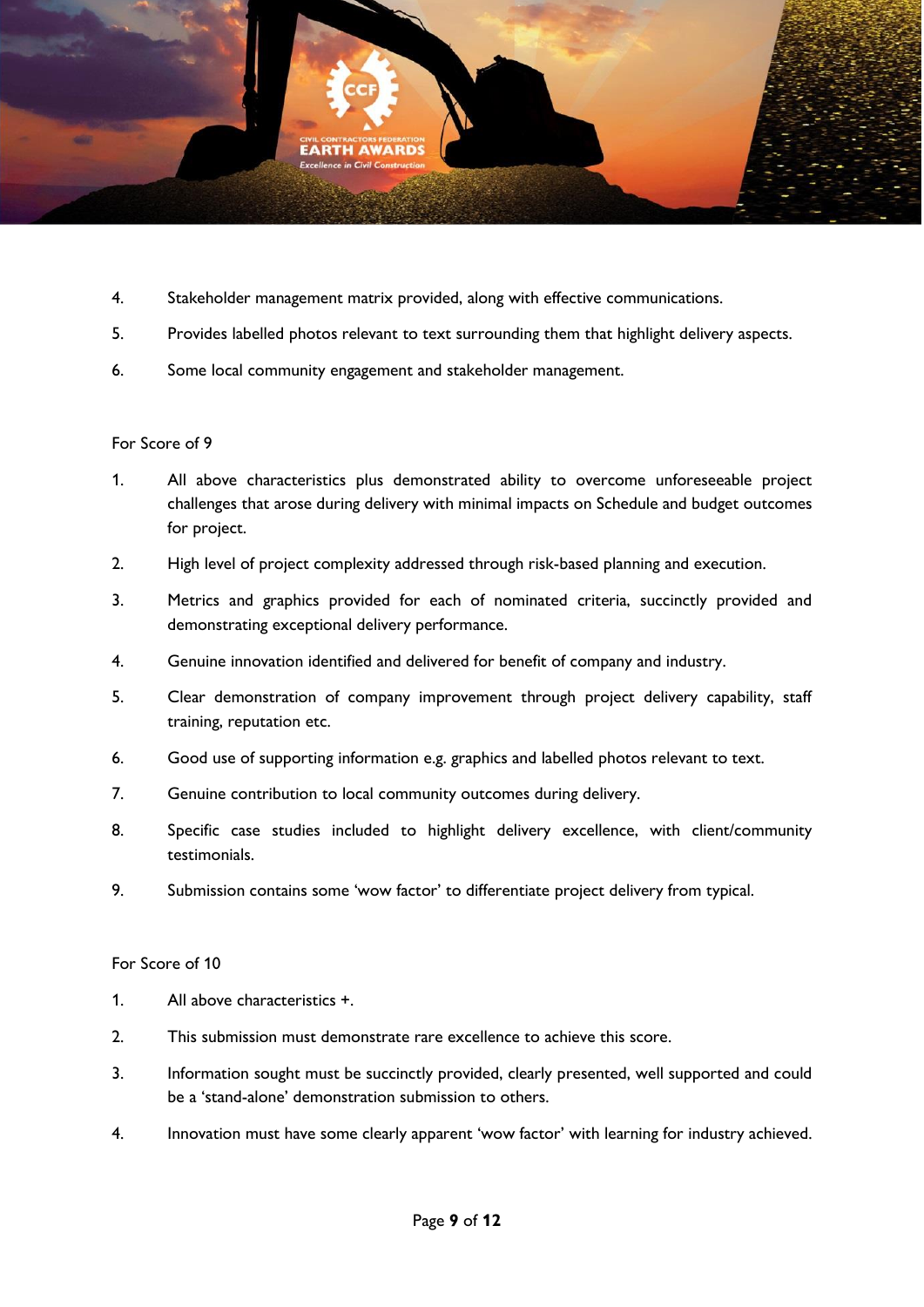

# **Criteria Checklist**

In line with the criteria list above, CCF has provided a checklist for entrants to use when developing their submission. The questions provided below are a sample only of what could be in included in your submission.

#### **Project & Construction Management**

- How did you approach the project's delivery planning?
- How did you identify and address the project's anticipated complexities?
- What were your major scheduling milestones e.g., tender, award, critical deliverable dates, any separable portion dates, practical completion date, any approved time extensions, etc?
- What were the project's major financial indicators (incl GST) e.g., at award, approved variations, completed price?
- What challenges arose during the project's delivery that required you to adjust your initial delivery planning?
- What aspects of this project stretched your company's previous performances and how did you manage those aspects?
- How did you measure the successful delivery of this project and what are you most proud of about this project?
- What legacies did your delivery of this project leave for your company, your people, our industry, and the local community?

#### **Innovation**

- What did you identify about this project that would require you to move beyond your 'Business as Usual' approach?
- How did you identify project delivery issues that would require special attention and how did you address those issues?
- Did your project delivery involve any aspects of design, materials, technologies, construction procedures, or outcomes that were the first time for either your company, local industry, local community, or our country?
- How did you establish and measure the level of influence of the innovations you adopted on the overall project's delivery?
- What legacies do you believe the innovations you adopted for this project has delivered for your company and/or our industry?

### **People Development & Training**

- How did you identify the specific training requirements for you to deliver this project?
- How did you measure the implementation of the required training regime?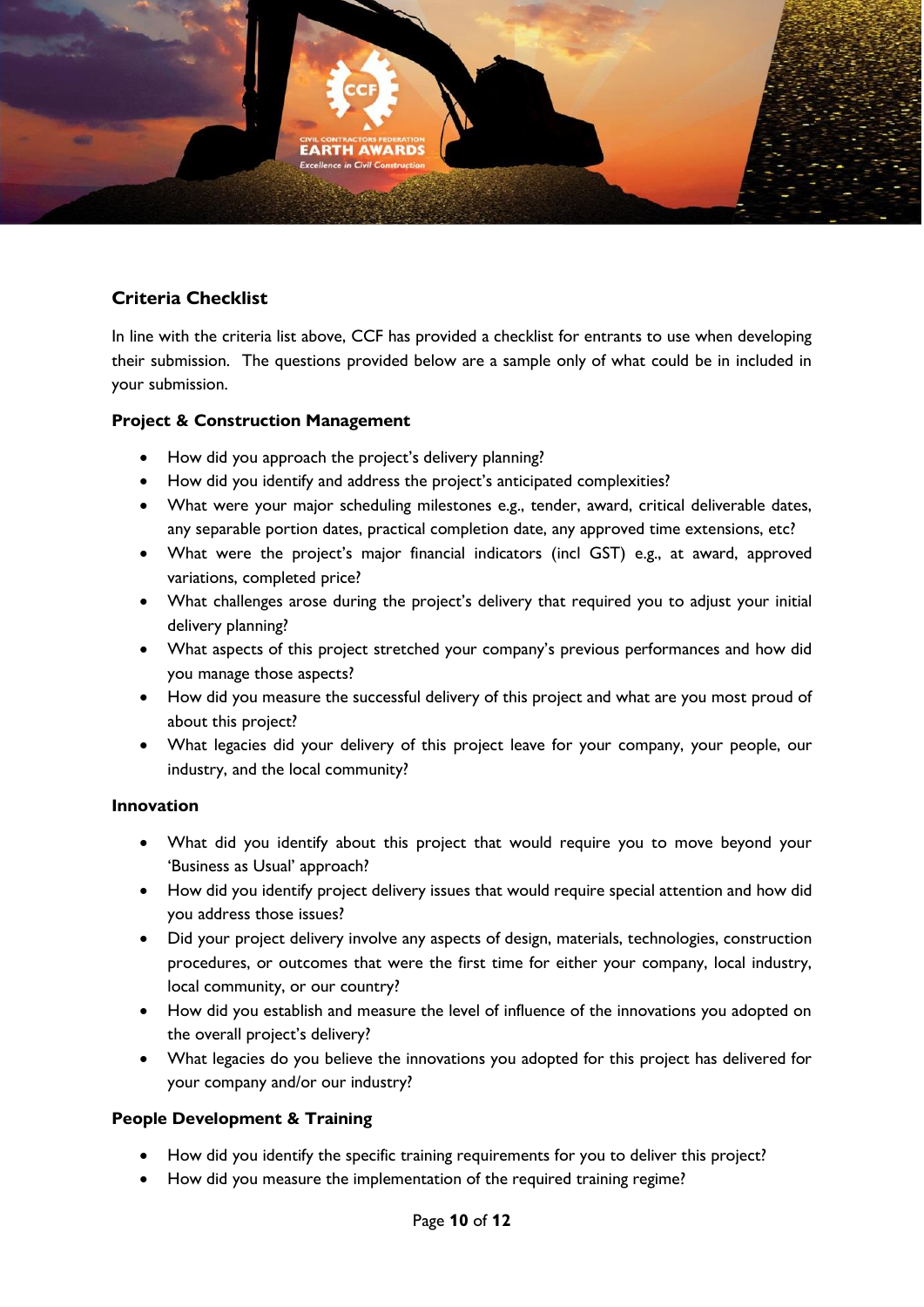

- How did you measure the effectiveness of the implemented training regime?
- What, if any, additional training did you implement during the delivery of the project?
- What legacies have resulted for your company, your people, and the community because of your project's training regime?

#### **Quality Management**

- What Quality Management System (QMS) did you adopt for the delivery of this project?
- How did you establish the effectiveness of your adopted QMS?
- What adjustments, if any, did you need to make to your QMS during the delivery of the project and why?
- How did your QMS contribute to the success of this project?
- What relationship, if any, existed between your QMS, and those adopted for your Safety and Environmental Management?

#### **Safety Management**

- What Safety Management System (SMS) did you adopt for the delivery of this project?
- How did you identify and manage any project-specific safety risks for this project?
- How did you measure the effectiveness of the Safety Management System you implemented for this project?
- How did your SMS contribute to the success of this project?
- Are there any SMS case studies from this project you would like to highlight?

#### **Environmental Management**

- What Environmental Management System (EMS) did you adopt for the delivery of this project?
- How did you identify and manage any project-specific environmental risks for this project?
- How did you measure the effectiveness of the EMS you implemented for this project?
- Are there any EMS case studies from this project you would like to highlight?
- What legacies did this project leave for its local community because of your EMS?

#### **Stakeholder Management**

- How did you identify the relevant stakeholders associated with this project?
- How did you establish the requirements of those project stakeholders?
- How did you manage the stakeholders for this project during its delivery?
- How did you measure the effectiveness of your stakeholder management processes?
- Were you able to obtain any testimonials from key stakeholders for this project?